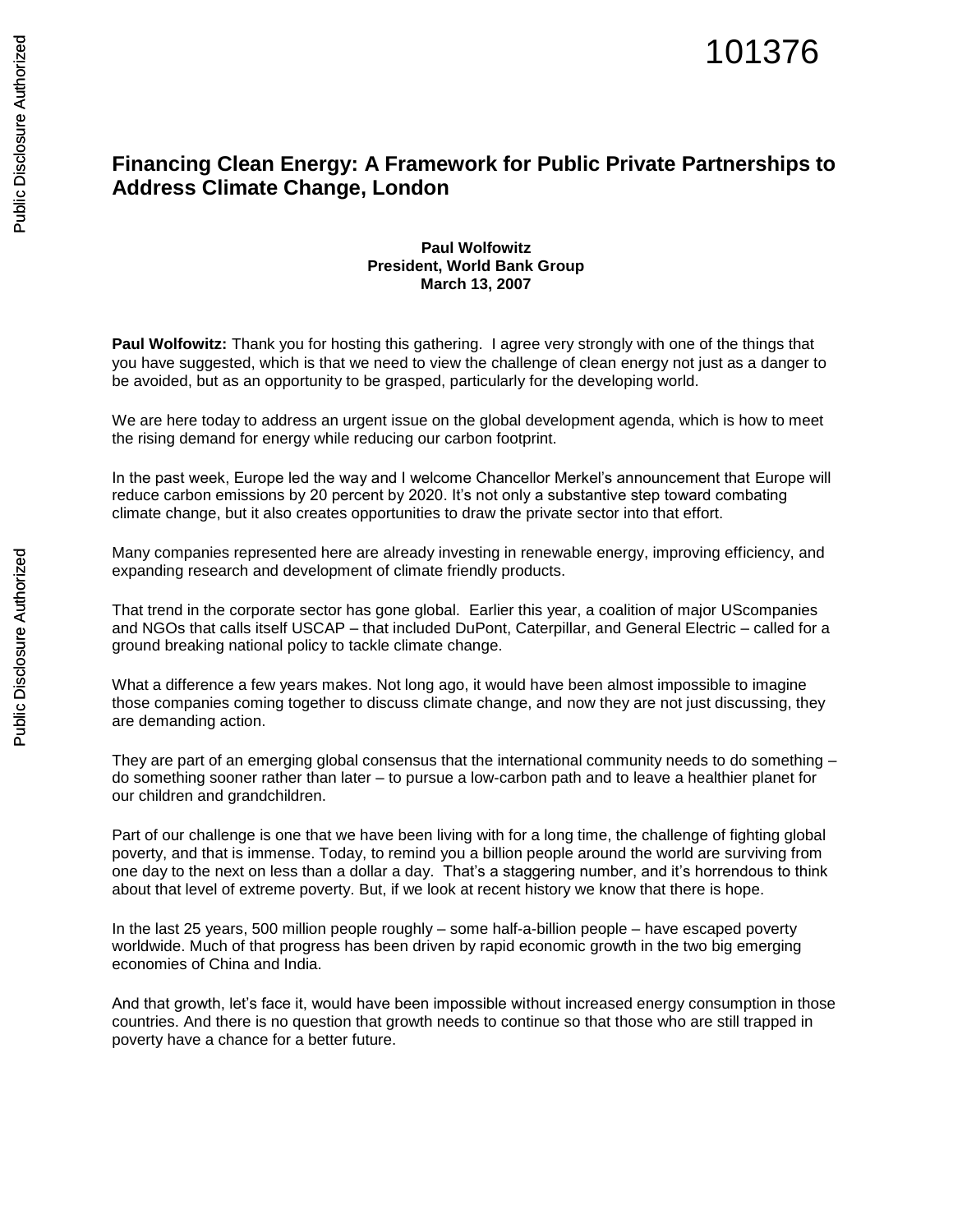Today, 1.6 billion people worldwide have no access to any electricity at all. In rural areas of the developing world, particularly in South Asia and Sub-Saharan Africa, as many as four out of every five people live without electricity.

So, energy demand in the developing world will and must increase. But we need to be prepared to respond to this rising demand with a smaller carbon footprint.

With these statistics in mind, we need to ask ourselves, "How do we reduce poverty and reduce carbon emissions at the same time?"

Poor countries have argued that they should not have to pay the price for fossil fuel dependent growth in the rich countries. And they are right.

Rich countries need to lead by example. Today, OECD countries are moving forward with plans to renovate and replace virtually their entire power plant infrastructure. The decisions made in capitals across Europe and North America today will affect generations to come, so it is essential that they make the right choices and invest in clean technology and move toward low carbon strategies.

And rich countries also need to lead with direct support to developing nations.

We need both to reduce poverty and reduce carbon emissions.

Instead of viewing emission reductions as a costly activity that simply reduces the burden of climate change, we should also view it as an opportunity to generate funds to invest in a different energy path – one that not only makes less use of carbon, but which diversifies the world's energy sources, which preserves the worlds forests, and which enables a long-term shift away from finite and limited fossil fuels and toward greater reliance on renewable energy and on technological innovations. That's the opportunity that we confront.

Moving to a low carbon path will require more than just investments.

It will also require a long-term equitable global regulatory framework to reduce greenhouse emissions:

- a framework in which rich countries show leadership by supporting developing countries in exchange for the global benefit of greener, smarter growth;
- a framework that provides certainty to stimulate research and development in transformational technologies;
- and a framework that allows carbon markets to thrive and bring financial flows to developing countries, flows that could reach the level of \$100 billion within a few decades.

Whatever solution emerges for reducing carbon emissions, one thing is clear. We will need to generate significant resources to help developing countries grow, while reducing the impact on the environment.

The UK's Environment Secretary David Miliband recently suggested that carbon trading could generate resource flows on the order of \$200 billion a year, half of which would go to the developing world, that is to say a \$100 Billion per year.

\$100 Billion is, of course, an enormous amount of money – it exceeds what is currently spent on Official Development Assistance by all the bilateral and multilateral institutions. But, think for a moment, it is dwarfed by what the world spends every year on fossil fuels. It is only 7 percent of the \$1.5 trillion that the world spends each year just on oil alone, not to mention gas and coal.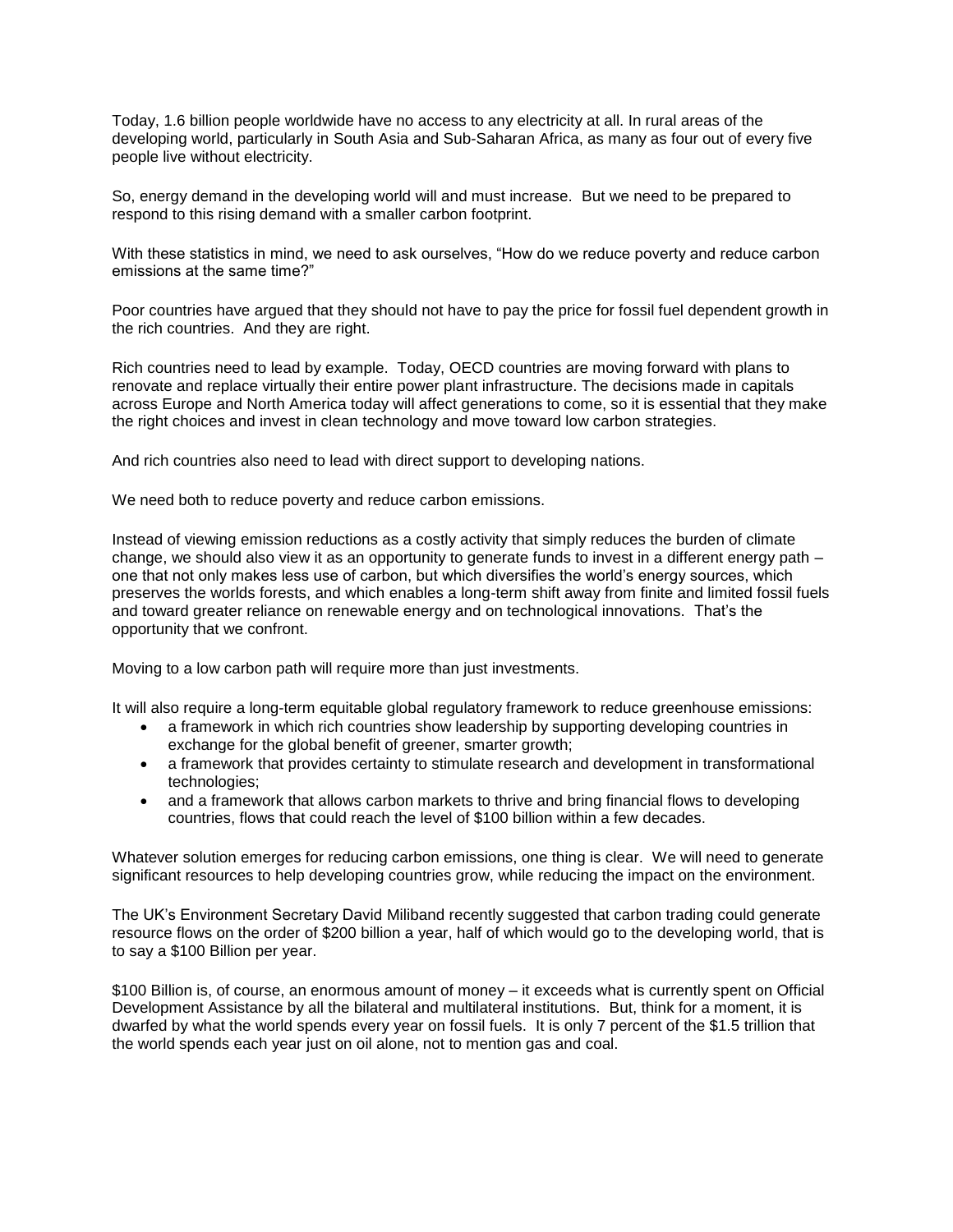There are better uses for these funds. Instead of importing fossil fuels we could be investing in innovation that will allow us to meet our energy needs for more diverse sources and without damaging the environment.

So, clean energy should not be perceived simply as a cost. It should be seen as an opportunity to invest in a different future… an opportunity to diversify our energy sources and expenditures.

With UK Chancellor Gordon Brown's leadership at the Gleneagles Summit in Scotland two years ago, the G8 countries asked the World Bank to produce a road map for accelerating investments in clean energy for the developing world in cooperation with other international financial institutions.

The Clean Energy Investment Framework identifies the scale of investments needed:

- to increase access to energy, especially in sub-Saharan Africa;
- to accelerate the transition to a low-carbon economy and
- to adapt to climate variability and change.

Over the last three years, the World Bank Group's total energy support has been increased to the neighborhood of \$3-4 billion per year – that represents an increase of 40 percent over the previous threeyear period. And last year, 37 percent of that lending was directed to low-carbon initiatives.

But given the huge demands, more needs to be done to leverage private sector financing, both to close the gap and to spur innovation.

So, let me briefly talk about four areas where we have been actively supporting climate-friendly solutions.

**First, investing in efficiency and conservation**, because despite all of our best efforts to diversify, it is clear that most developing countries will need to rely heavily on carbon based fuels for the foreseeable future, I guess it depends on how far you see into the future… let's put it this way, for a long time to come. So, we are focusing on opportunities to improve efficiency and conservation in the use of fossil fuels.

As larger emerging economies like China and India pursue rapid growth, we are working with them to develop strategies and financing plans that reduce their carbon footprints.

For instance, we are partnering with Chinese banks to convince the local private sector of the business case for energy efficiency. For the first time, three key players in the Chinese economy – utilities, suppliers of energy efficient equipment, and commercial banks – have come together to create a new financing model, a market based solution, to promote energy efficiency.

Through our analytical work, we are also supporting China's efforts to restructure its district heating sector and we are working with the Chinese steel industry to save energy through redesigning current production processes.

We are helping Mexico, Brazil, China, and India to pilot more energy-efficient modes of urban transport.

We are also promoting Green Investment Schemes, which link emission-trading revenues to low-carbon investments in Latvia, Ukraine, Bulgaria, and we are starting similar work in Russia. And I can say from a visit I made in Belgrade to an 'antique', I can think of no other word for it, heating plant for a hospital that was pouring steam into the winter environment, that there are enormous opportunities from simply bringing Central and Eastern Europe up to the level of energy efficiency that is already been achieved in Western Europe. But in all of this, a strong partnership with the private sector is especially important.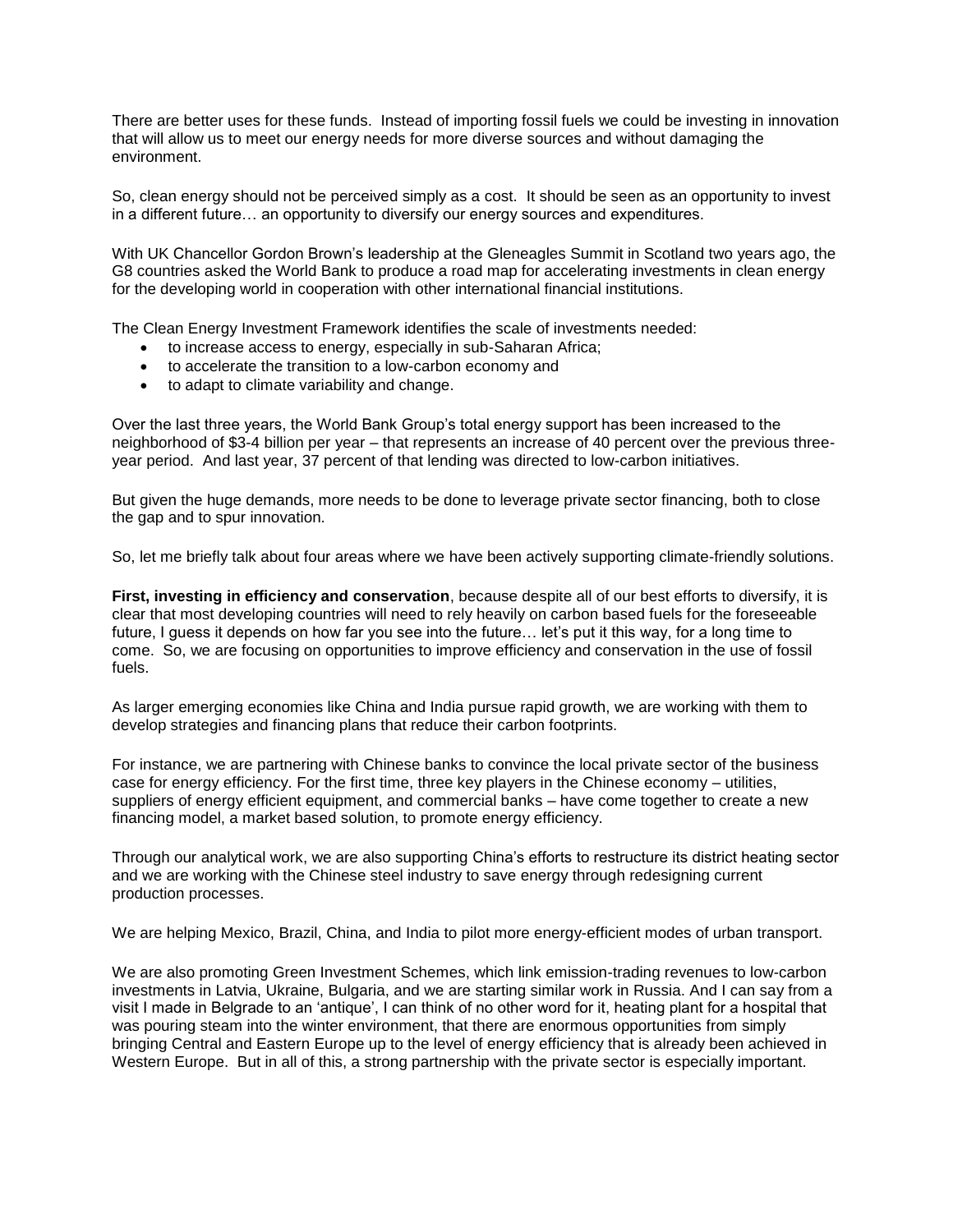To give you one example, as part of the Global Gas Flaring Reduction Partnership, we are helping oil producing countries and companies to increase the use of natural gas, which would otherwise be flared or burned and damage the environment.

This partnership mobilized \$1.7 billion in private capital for gas flaring reduction projects inEcuador, Indonesia, Nigeria, and Russia that offset some 6 million tones of CO2 emissions.

That partnership model could be also useful to promote other climate-friendly technologies. Given the very large coal reserves in the US, China, and India, techniques such as Integrated Gasification Combined Cycle (IGCC) coupled with Carbon Capture and Storage (CCS) could help us make use of a valuable resource for development, and do it in a way that leaves a smaller carbon footprint.

Could a public-private partnership help us accomplish this? We will be looking to this conference for insights.

As we scale up our efforts, we will need to look at innovative financial tools, including guarantees and other instruments that can leverage the private sector and respond to the specific needs of our partner countries. Our carbon finance work will be an important part of this.

Today, the World Bank Group is managing nearly \$2 billion in nine carbon funds, of which \$1.4 billion has already been committed.

These funds are supporting low-carbon investments that range from destruction of industrial gases to the capture of methane in landfills. Investments are also aimed at improved energy efficiency in steel production, bagasse co-generation, renewable energy, land use change, and combating deforestation.

And now in consultation with the governments and private sector participants in these funds, the Bank is designing a new carbon finance facility that would purchase emission reductions beyond the regulatory period of the Kyoto Protocol, and I believe the decision last week at the European Summit should reinforce and strengthen those efforts.

## The **second focus** of our effort is expanding **investment and access to renewable energy**.

We know that there is no silver bullet. But, here too, we know that the private sector is the key to progress and innovation.

Wind, solar, geothermal, hydro, and bio-energy are all part of a diversified energy path. These technologies can reach areas where it is impractical to build and maintain a centralized power grid.

We are promoting geothermal in Kenya and small hydropower in rural areas in Uganda. InNepal, we are supporting a biogas program that replaces firewood for cooking in rural households, thus reducing indoor air pollution as well as reducing carbon emissions.

We are working on the commercialization of fuel cells in remote areas in Africa. And in India,Kenya, and Morocco we are promoting the use of solar panels for electricity.

In Guinea-Bissau, we have a Bank project that uses cashew shells to generate electricity – a project that can directly support the cashew industry that is responsible for two-thirds of that small country's GDP.

In 1992, renewable energy accounted for only 0.1 percent of India's total generation capacity. We have been supporting India by providing \$108 million in credits and raising \$200 million from the private sector to promote renewable energy and strengthen relevant institutions. By 2002,India's share of renewable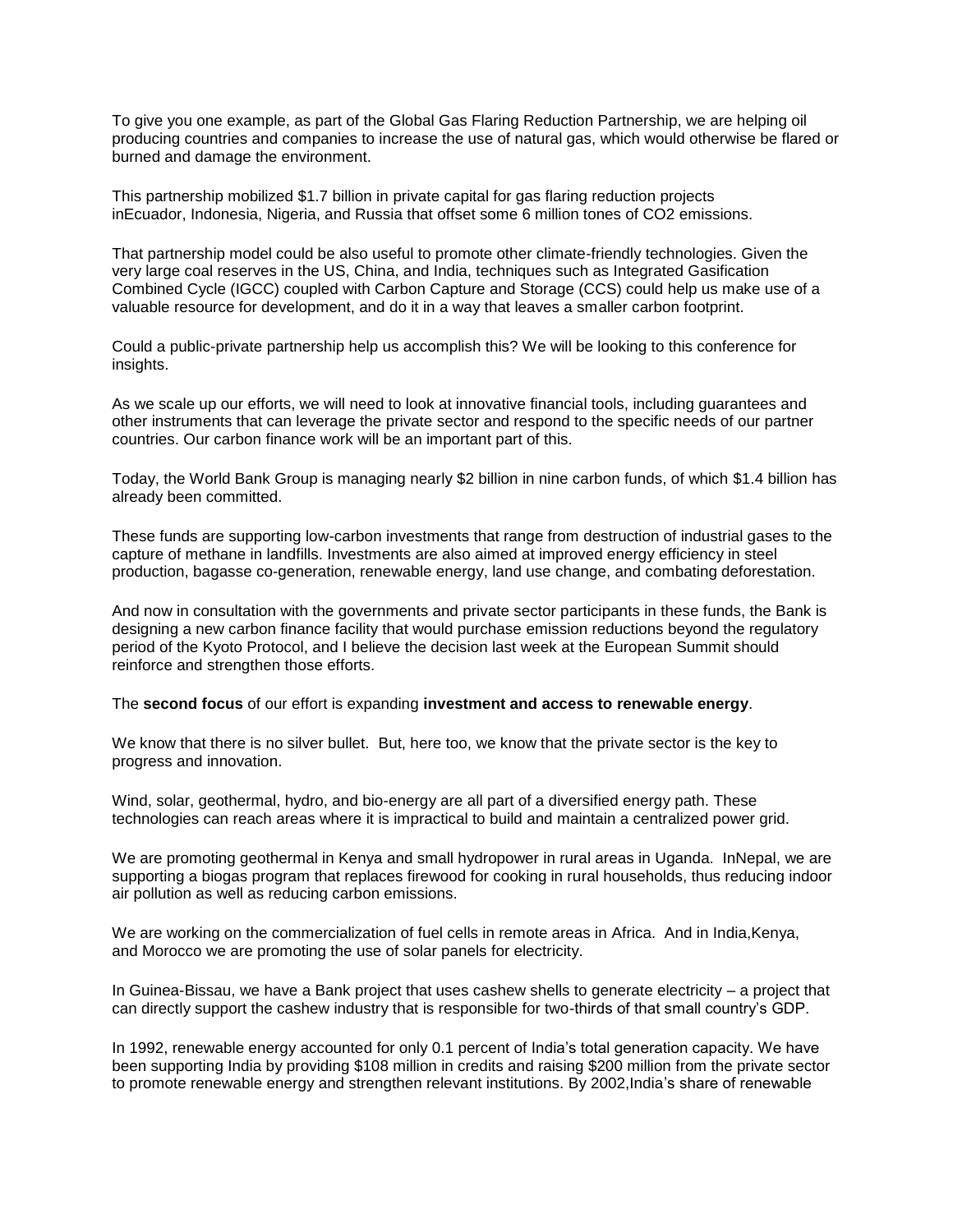energy increased to 3 percent, while that's still a small percentage, it represents a thirty-fold increase in just one decade.

In Brazil, I had the wonderful opportunity to visit a sugar-ethanol plant outside of San Paulo. There they are producing ethanol on a large scale and with exceptional efficiency. It is no surprise that biofuels of all kinds are at the top of President Lulu's agenda.

And I think there may also be countries in Africa that have the right combination of climate, land, and water that might make biofuel production a real possibility. I realize that what is successful in Brazil may not work in other places. But it is definitely something that should be assessed and barriers to international trade in ethanol need to be assessed as well.

More broadly, second generation technologies hold promise and we look forward to supporting strong R&D programs.

The **third focus** of World Bank efforts lies in **preserving forests**. We know that around 20 percent of greenhouse gas emissions result from poor land management, especially deforestation. That not only threatens the global climate, it also destroys wildlife and erodes the natural wealth of the poor.

Together with both our official and non-governmental partners, we are developing a Pilot Forest Carbon Facility that will help countries combat deforestation and be rewarded with carbon finance.

The proposed pilot fund would set the stage for a future large-scale carbon market, it would build countries capabilities to harness the future carbon market and pilot performance based payments to avoid deforestation and improve natural resource management, particularly forest management.

**Fourth**, in the area of **adaptation**, we are working with our partner countries to help them adapt to some of the negative impacts of climate change.

This is a serious problem for the poor countries. Developing countries, and particularly the poorest people in those countries, are often the ones who are hardest hit by changes in climate or by extreme weather event such as floods, droughts, heat waves, and rising sea levels. They are often the least prepared to cope. If you're living already on the edge, environmental calamities can easily push you over.

The World Bank was among the leaders in addressing adaptation to climate risk by pioneering insurance work in the Caribbean, in Latin America, and in South Asia. Just last month, we launched the Caribbean Catastrophic Insurance Facility with support from a multi-donor trust fund. The challenge now is to replicate these lessons more widely, especially in Sub-Saharan Africa, and the Pacific Islands.

And we are also discussing with our partners ways to promote development that is sustainable and resilient to climate variability – you might say how to 'climate proof' our development investments.

We recognize at the World Bank that we need to walk the talk in our own operations. We have made the World Bank Group headquarters carbon neutral. And we also believe it is time, in coordination with our development partners, to develop a system that can estimate the carbon intensity of our projects.

I am encouraged to see that a number of private companies at this conference and elsewhere are moving in the same direction.

Today, we are faced with compelling evidence that our consumption of fossil fuels is seriously hurting the environment – and the longer we delay action, the more costly it will be to try to correct it. Business as usual is not an option.